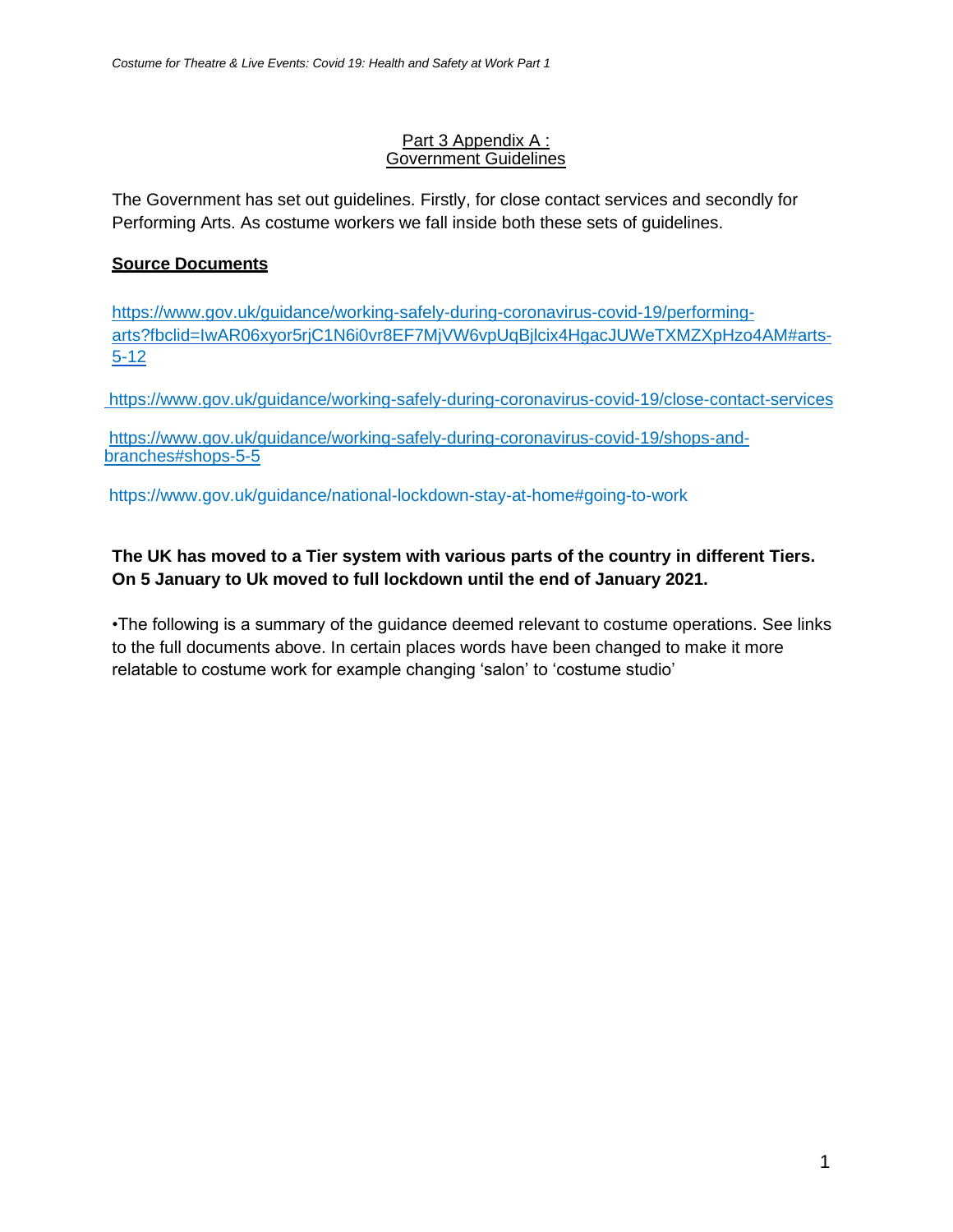## **HM Government Guidance Summary for Close Contact Working as relevant to costume for theatre and live events:**

#### **Government Road Map:**

The Government has developed a **five-stage roadmap** to bring our performing arts back safely. These five stages of the phased return to performing arts are as follows:

- **Stage One**  Rehearsal and training (no audiences)
- **Stage Two** Performances for broadcast and recording purposes
- **Stage Three**  Performances outdoors with an audience and pilots for indoor performances with a limited socially distanced audience
- **Stage Four** Performances allowed indoors and outdoors (but with a limited socially distanced audience indoors)
- **Stage Five** Performances allowed indoors / outdoors (with a fuller audience indoors)

The UK is currently experiencing a public health emergency as a result of the COVID-19 pandemic. It is critical that employers, employees, the self-employed and clients take steps to keep everyone safe. This document is to help you understand how to work safely, ensuring as many people as possible comply with social distancing guidelines (2m, or 1m with risk mitigation where 2m is not viable, is acceptable). We hope it gives you freedom within a practical framework to think about what you need to do to continue, or restart operations during the COVID-19 pandemic.

We understand how important it is that you can work safely and support your employees' health and wellbeing during the COVID-19 pandemic and not contribute to the spread of the virus. The government is clear that workers should not be forced into an unsafe workplace and the health and safety of workers and clients, and public health, should not be put at risk.

Each employer will need to translate this into the specific actions it needs to take, depending on the nature of their production, including the size and type, how it is organised, operated, managed and regulated. They will also need to monitor these measures to make sure they are continuing to protect workers.

This guidance does not supersede any legal obligations relating to health and safety, employment or equalities and it is important that employers continue to comply with existing obligations, including those relating to individuals with protected characteristics. When considering how to apply this guidance, take into account self-employed suppliers, freelancers, volunteers or work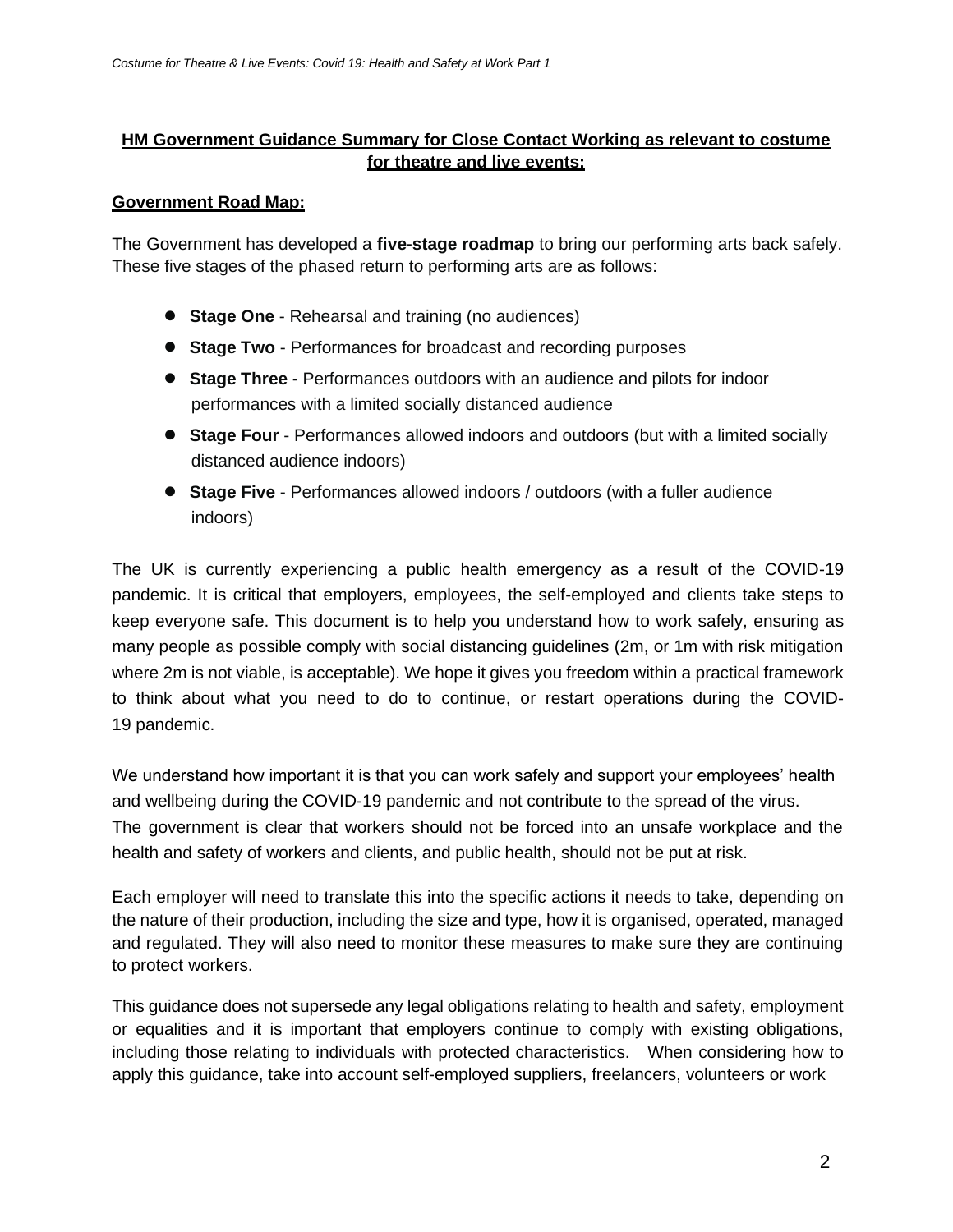experience personnel, those on zero-hour contracts, agency workers, contractors and other people, as well as full or part time employees.

The employer must carry out an appropriate COVID-19 risk assessment which must take place in consultation with unions and workers.

If you have fewer than five workers, or are self-employed, you don't have to report your risk assessment to the HSE however as an outside contractor or supplier you may be asked to provide evidence of it.

Employers have a duty to consult their people on health and safety. Each employer should consult a health and safety representative selected by a recognised trade union or chosen by workers. The employer cannot select the representative.

At its most effective, full involvement of your workers or participants creates a culture where relationships between employers/organisations and workers/participants are based on collaboration, trust and joint problem solving. As is normal practice, workers and participants should be involved in assessing workplace risks and the development and review of health and safety policies in partnership with the employer or organisation.

Employers or organisations and their workers or participants should always come together to resolve issues.

Where the enforcing authority, such as the HSE or your local authority, identifies employers who are not taking action to comply with the relevant public health legislation and guidance to control public health risks, they will consider taking a range of actions to improve control of workplace risks. For example, this would cover employers not taking appropriate action to socially distance, where possible. The actions the HSE can take include the provision of specific advice to employers through to issuing enforcement notices to help secure improvements.

### **How to raise a concern if you are an employee:**

First, speak to your employer

- contact your employee representative, if your workplace has one
- contact your trade union if you have one
- contact HSE at:
- **HSE COVID-19 enquiries : Telephone 0300 790 6787 (Mon - Fri 08:30am - 5pm)** Online: [working safely enquiry form](https://hsegov.microsoftcrmportals.com/workingsafelyenquiries/)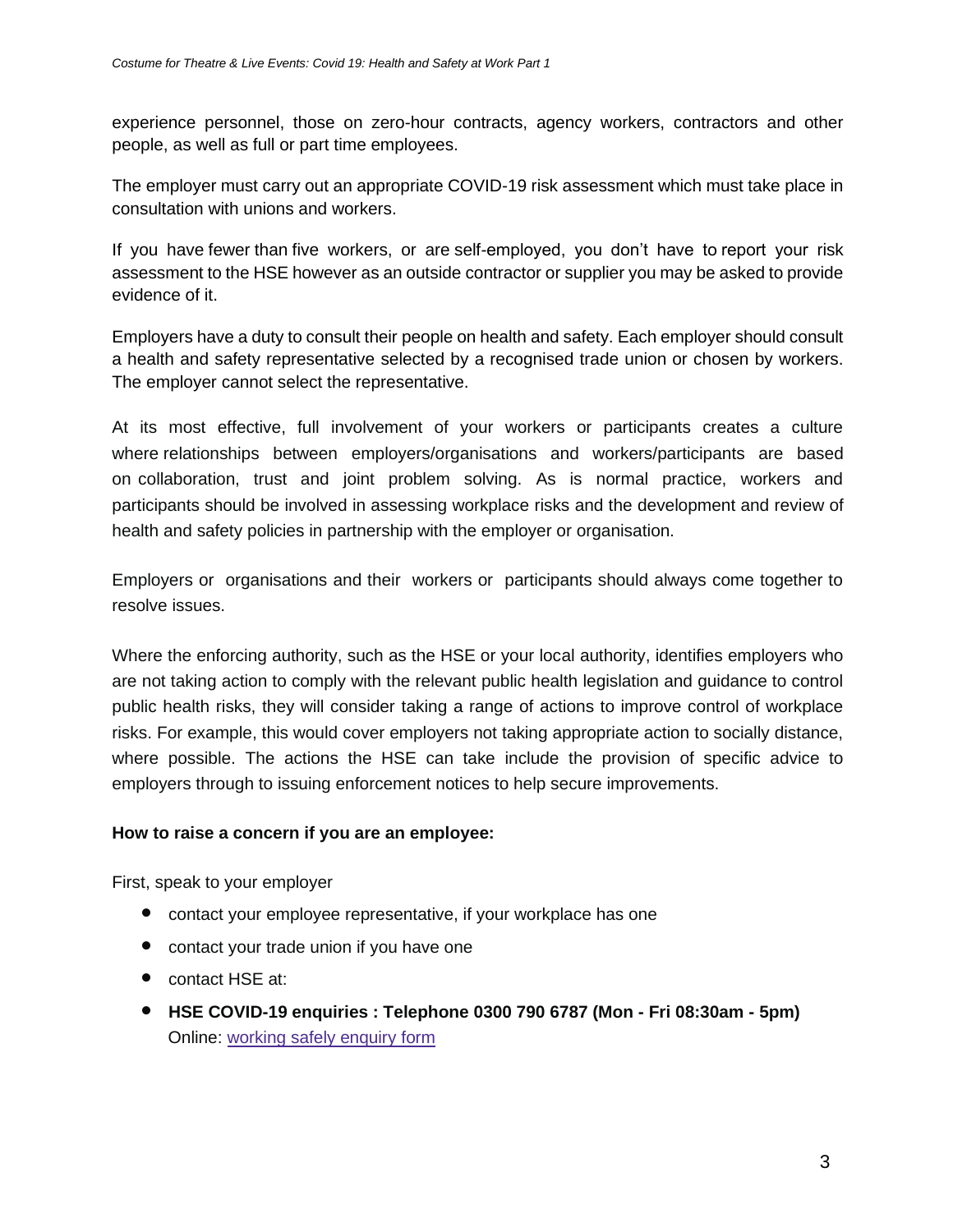Failure to complete a risk assessment which takes account of COVID-19 or completing a risk assessment but failing to put in place sufficient measures to manage the risk of COVID-19, could constitute a breach of health and safety law. The actions the enforcing authority can take include the provision of specific advice to employers to support them to achieve the required standard, through to issuing enforcement notices to help secure improvements. Serious breaches and failure to comply with enforcement notices can constitute a criminal offence, with serious fines and even imprisonment for up to two years. There is also a wider system of enforcement, which includes specific obligations and conditions for licensed premises.

Employers are expected to respond to any advice or notices issued by enforcing authorities rapidly and are required to do so within any timescales imposed by the enforcing authorities. The vast majority of employers are responsible and will join with the UK's fight against COVID-19 by working with the Government and their sector bodies to protect their workers and the public. However, inspectors are carrying out compliance checks nationwide to ensure that employers are taking the necessary steps.

Please remember that when a building or space is repurposed - when there is any change in use or type or use or other circumstance - there needs to be a fire risk assessment.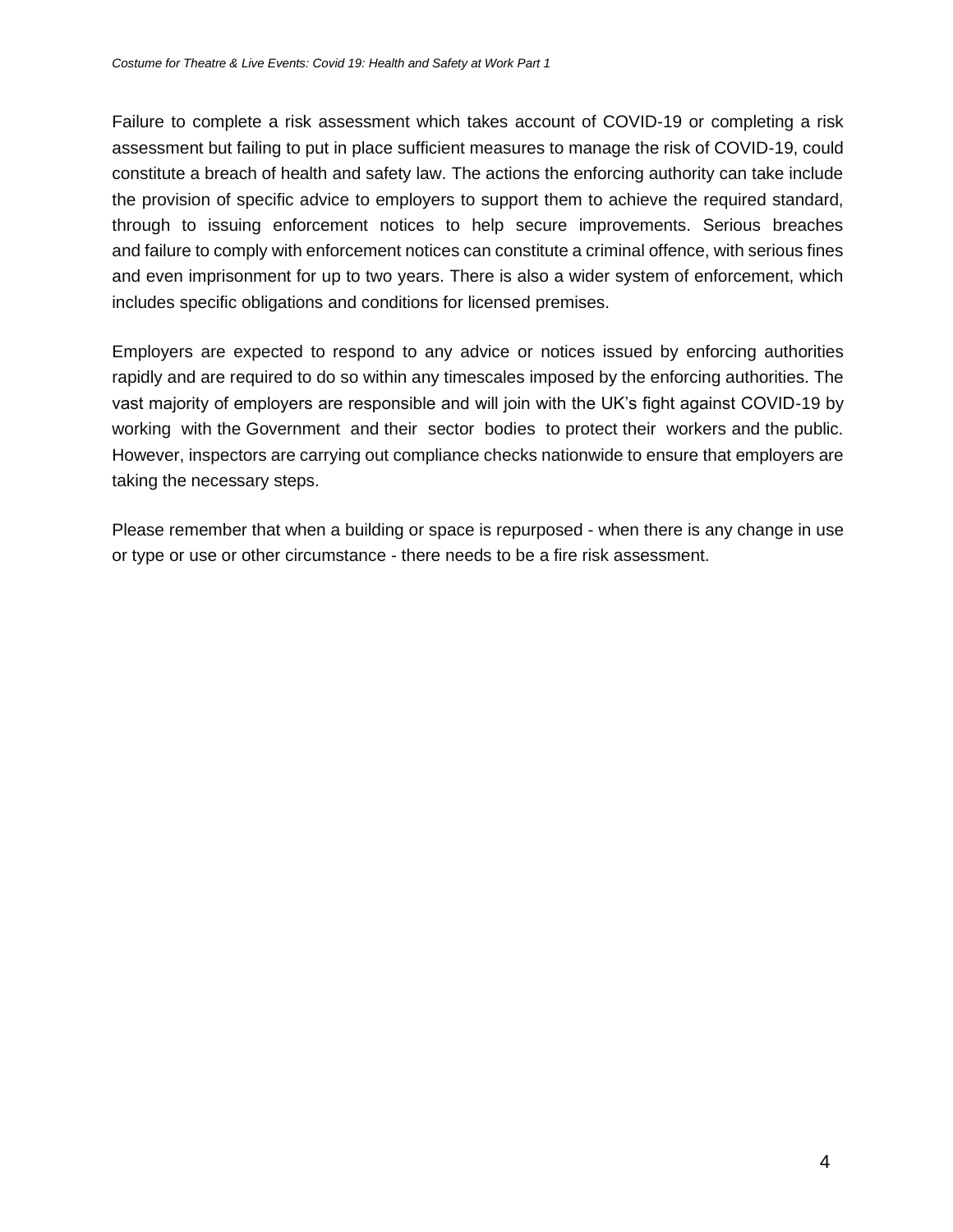# **1 - Managing Risk:**

**Objective:** To reduce risk to the lowest reasonably practicable level by taking preventative measures, in order of priority.

- 1. Anyone due to work at the venue on any given day, who feels unwell must stay at home and not attend the premises.
- 2. COVID 19 related screening questions will be asked ahead of working:
	- a. Have you had the recent onset of a new continuous cough?
	- b. Do you have a high temperature?
	- c. Have you noticed a loss of, or change in sense of taste or smell?
- 3. Increase the frequency of handwashing and surface cleaning
	- a. Provide more waste facilities and more frequent rubbish collection
	- b. Increased frequency of cleaning common areas such as door handles, toilets
	- c. Provide hand sanitising stations throughout the operational areas
	- d. Provide more hand washing facilities with soap and paper towels/hand dryers
- 4. Make every effort to comply with social distancing of 2m or 1m with risk mitigation where 2m is not viable. Mitigation does not include basic measures such as good hand and respiratory hygiene, the compliance with which should be universal and is assumed
- 5. Where the social distancing guidelines cannot be followed in full, in relation to a particular activity, consider whether that activity needs to continue for the production to operate, and if so, take all the mitigating actions possible to reduce the risk of transmission between staff.

Clearly, when providing close contact work, it often may not be possible to maintain social distancing guidelines (2m, or 1m apart with risk mitigation, is acceptable). As a result, personal protective equipment in the form of a visor will be required to mitigate the risk.

Further mitigating actions include:

- Further increasing the frequency of hand washing and surface cleaning.
- Keeping the activity time involved as short as possible.
- Everyone working in close proximity for an extended period of time must wear a visor.
- Using back-to-back or side-to-side working (rather than face-to-face) whenever possible.
- Using screens or barriers to separate people from each other
- Using a consistent pairing system, defined as fixing which workers work together, if workers have to be in close proximity (defined as being within arm's-length of someone else for a sustained period of time).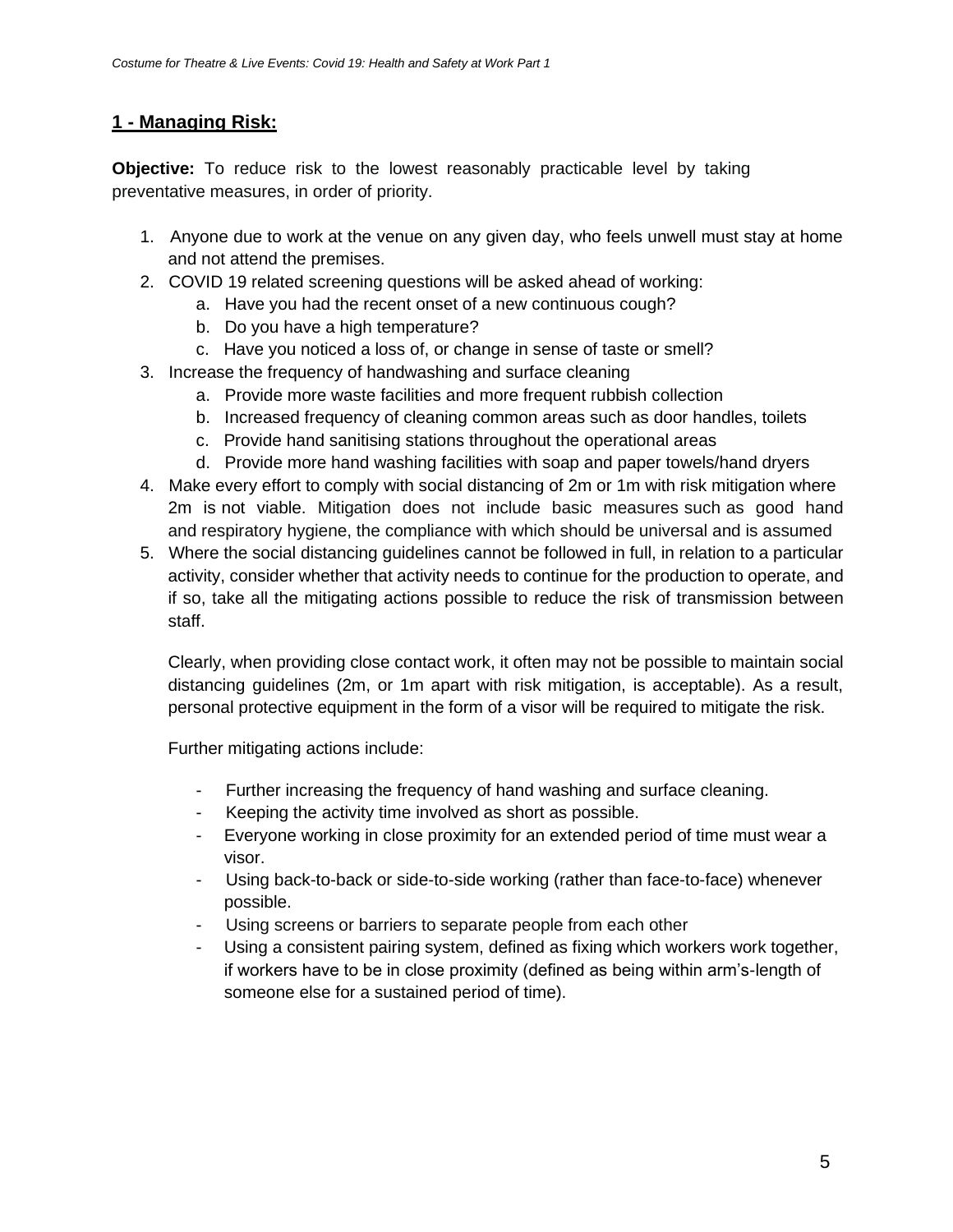## **Test and trace**

- The opening up of the economy following the COVID-19 outbreak is being supported by NHS Test and Trace, which will be undertaking the routine health protection practice of tracing and contacting those who have been in close contact with someone who has Covid-19. You should assist this service by keeping a temporary record of your staff and visitors for 21 days, in a way that is manageable for your business or organisation and assist NHS Test and Trace with requests for that data if needed. This could help contain clusters or outbreaks. Many organisations that take bookings already have systems for recording their customers and visitors, for example through ticket sales. If you do not already do this, you should do so to help fight the virus.
- We have worked with industry and relevant bodies to design a system in line with data protection legislation, details of which can be found [here.](https://www.gov.uk/guidance/maintaining-records-of-staff-customers-and-visitors-to-support-nhs-test-and-trace)

# **2 - Who should go to work:**

**Objective:** That everyone should work or participate from home, unless they cannot do so from home. Nobody should go to work or participate if their activity is restricted or the place you operate is closed under current government regulation

- Consider who is essential to be on the premises or in the venue; workers and participants should work from home if at all possible.
- Plan for the minimum number of people needed on site to operate safely and effectively
- Provide equipment for employees to work from home safely and effectively, for example, remote access to work systems.

**Objective:** To protect vulnerable individuals.

- Clinically extremely vulnerable individuals have been strongly advised not to work outside the home during the pandemic peak and only return to work when community infection rates are low.
- Clinically extremely vulnerable people will have received a letter telling them they are in this group or will have been told by their GP.
- Clinically vulnerable individuals, who are at higher risk of severe illness have been asked to take extra care in observing social distancing and should be helped to work from home, either in their current role or in an alternative role.
- Clinically vulnerable people include those aged 70 or over and those with some underlying health conditions
- If clinically vulnerable individuals cannot work from home, they should be offered the option of the safest available on-site roles, enabling them to maintain social distancing guidelines (2m, or 1m with risk mitigation where 2m is not viable, is acceptable). If they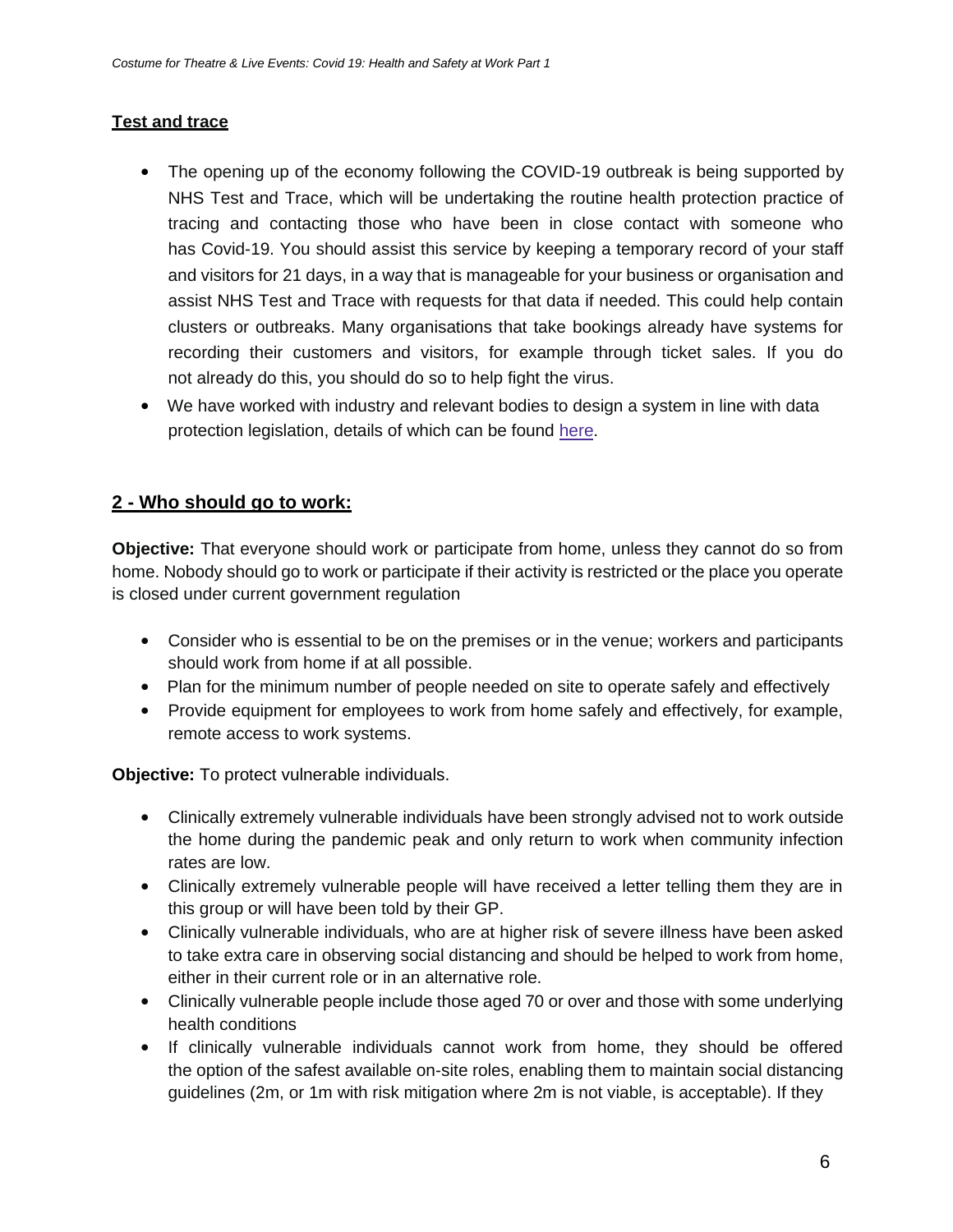cannot maintain social distancing, you should carefully assess whether this involves an acceptable level of risk. As for any workplace risk you must take into account specific duties to those with protected characteristics, including, for example, expectant mothers who are, as always, entitled to suspension on full pay if suitable roles cannot be found. Particular attention should also be paid to people who live with or care for clinically extremely vulnerable individuals.

- Support needs to be offered for all workers around mental health and wellbeing with every effort taken to offer work in a safe environment.
- Monitoring the wellbeing of people who are working or participating from home and helping them stay connected to the rest of the organisation, especially if the majority of their colleagues are on-site.
- Keeping in touch with off-site workers or participants on their working arrangements including their welfare, mental and physical health and personal security.
- Be aware and considerate of people from a BAME (Black, Asian and Minority Ethnic) background. People in this group are considered to be at higher risk from Covid-19.
- Be aware and considerate of expectant mothers, who may also be at a higher risk.

## **People who need to self-isolate**

**Objective:** To ensure individuals who are advised to stay at home under [existing government](https://www.gov.uk/government/publications/covid-19-stay-at-home-guidance) guidance [do not come to the workplace. This includes individuals who have symptoms of](https://www.gov.uk/government/publications/covid-19-stay-at-home-guidance)  [COVID-](https://www.gov.uk/government/publications/covid-19-stay-at-home-guidance)

19, those who live in a household or are in a support bubble with someone who has symptoms and those who are advised to self-isolate as part of the government's [test and trace](https://www.nhs.uk/conditions/coronavirus-covid-19/testing-and-tracing/) service.

- Enabling workers and participants to work from home while self- isolating if appropriate
- Communicating clearly that individuals self-isolating should not come to, or near to, performing arts activities. If feasible, providing alternative means such as video link for them to participate.
- See current guidance for employees and employers relating to statutory sick pay due to Covid 19<https://www.gov.uk/employers-sick-pay>
- Communicating ahead of arrival and on arrival the guidance about who should self-isolate, for example to attendees of fittings and rehearsals.

# **Equality**

**Objective:** To make sure that nobody is discriminated against.

- In applying this guidance, employers should be mindful of the particular needs of different groups of workers or individuals.
- It is breaking the law to discriminate, directly or indirectly, against anyone because of a protected characteristic such as age, sex, disability, race or ethnicity.
- Employers also have particular responsibilities towards disabled workers and those who are new or expectant mothers.
- Show full understanding of particular circumstances of those with protected characteristics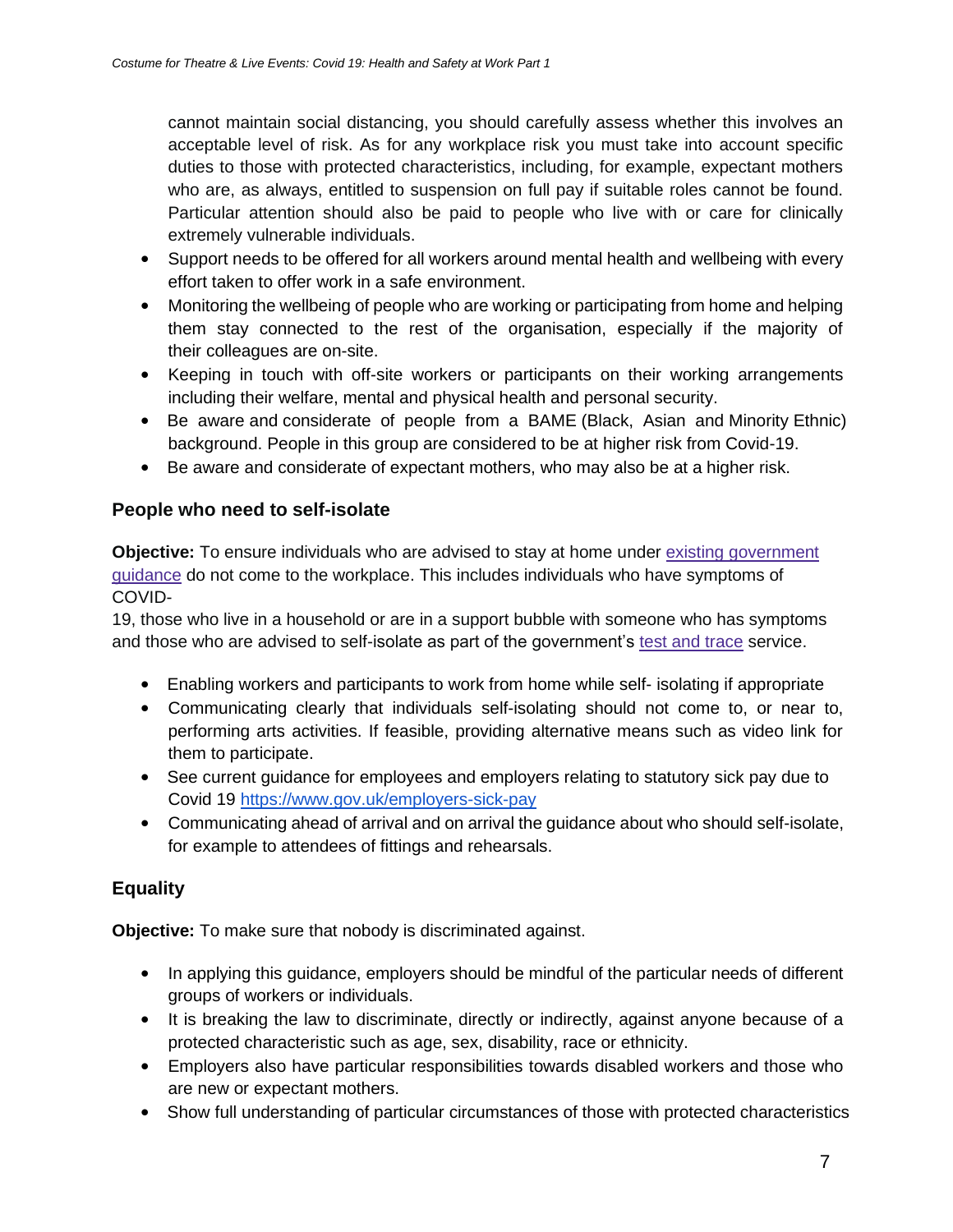- Involving and communicating appropriately with workers whose protected characteristics might either expose them to a different degree of risk or might make any steps you are thinking about inappropriate or challenging for them.
- Make reasonable adjustments to avoid disabled workers being put at a disadvantage and assessing the health and safety risks for new or expectant mothers.
- Making sure that the guidelines do not have an unjustifiable negative impact on some groups compared to others, for example those with caring responsibilities or those with religious commitments.

# **3 - Social Distancing:**

**Objective**: To maintain social distancing wherever possible.

- Maintain social distancing wherever possible, following government guidelines.
- Where the social distancing guidelines cannot be followed in full in relation to a particular activity consider whether that activity needs to continue, and, if so, follow mitigating actions.
- Mitigating actions include:
	- Further increasing the frequency of handwashing and surface cleaning
	- Keeping the activity time as short as possible
	- Using back to back or side to side positioning (rather than face to face) whenever possible.
	- "Cohorting", grouping individuals into fixed teams that work together throughout a production or project or for specific periods to minimise the risk of transmission.
	- Reducing the number of people each person has contact using cohorts. For example, where social distancing may be impractical due to the degree of proximity required (costume fitting/dressing quick changes/ hair & make-up).
	- Minimising transmission risk between fixed teams when they mix outside their team during a rehearsal or performance and during breaks or moving around a premises or venue by following distancing and use of relevant PPE.
	- Ensuring that there is no swapping between designated fixed teams. This is to reduce the risk of whole team impact in the event of a worker contracting COVID-19
	- Including any support workers for disabled workers or performers as a member of the fixed team
	- Note that it is unlikely that this fixed team approach will be possible where freelance professionals work with more than one group or organisation simultaneously
	- Using screens where feasible to separate individuals or fixed teams from each other where they cannot achieve social distancing.
- Social distancing applies to all parts of a premises or venue, not just the place where people spend most of their time, but also entrances and exits, break rooms, dressing rooms, canteens, foyers and bars, and similar settings. These are often the most challenging areas to maintain social distancing.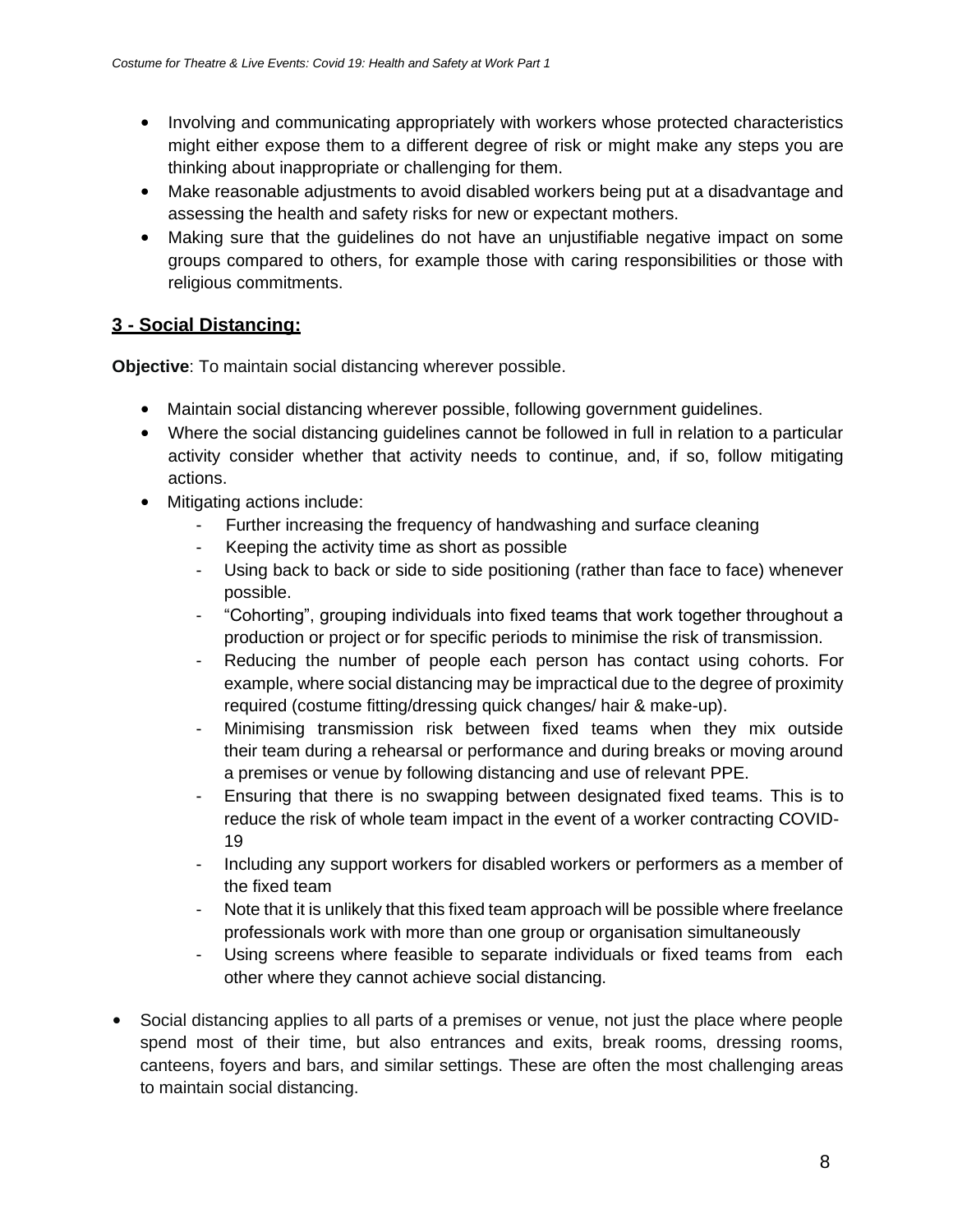- Assessing the capacity of any space to be used and appropriately managing this to maintain social distancing.
- Maximum capacity should consider appropriate social distancing given the nature of activities (i.e. if the activity is static vs. requiring a range of movement) and equipment layout and the configuration of space.
- Particular attention should be given to ventilation and sufficient circulation space especially around equipment and between groups.
- Conduct a specific risk assessment for each workplace and the proposed activities to include:
	- The likely numbers of people that will be in the workplace at any one time.
	- The number of people that can reasonably follow social distancing within the workplace.
	- The activities that can be undertaken and which spaces can be used with specific measures to ensure social distancing and maintain cleaning.
	- Limiting the number of people in the workplace and in any particular congestion areas, for example doorways between outside and inside spaces.
	- Allowing a sufficient break time between sessions (for example costume fittings) to prevent

waiting in groups.

# **4 - Coming to work and leaving work:**

**Objective:** To maintain social distancing wherever possible, on arrival and departure and to enable handwashing upon arrival.

- Staggering arrival and departure times at work to reduce crowding into and out of the workplace, taking account of the impact on those with protected characteristics.
- Providing additional parking or facilities such as bike-racks to help people walk, run, or cycle to work, recognising this may not be possible in all workplaces.
- Reducing congestion, for example, by having more entry points to the workplace, where possible.
- Providing handwashing facilities (or hand sanitiser where not possible) at entry and exit points.
- Providing alternatives to touch-based security devices such as keypads.
- Defining process alternatives for entry/exit points where appropriate, for example, deactivating pass readers at turnstiles in favour of showing a pass to security personnel at a distance. Where this is not possible, adjusting processes to reduce risk of transmission. For example, cleaning pass readers regularly and asking staff to hold their passes next to pass readers rather than touching them.

## **A note about Temperature Checking on entrance to the workplace: Published 03 July 2020**

[https://www.gov.uk/government/news/dont-rely-on-temperature-screening-products-for](https://www.gov.uk/government/news/dont-rely-on-temperature-screening-products-for-detection-of-coronavirus-covid-19-says-mhra)[detection-of-coronavirus-covid-19-says-mhra](https://www.gov.uk/government/news/dont-rely-on-temperature-screening-products-for-detection-of-coronavirus-covid-19-says-mhra)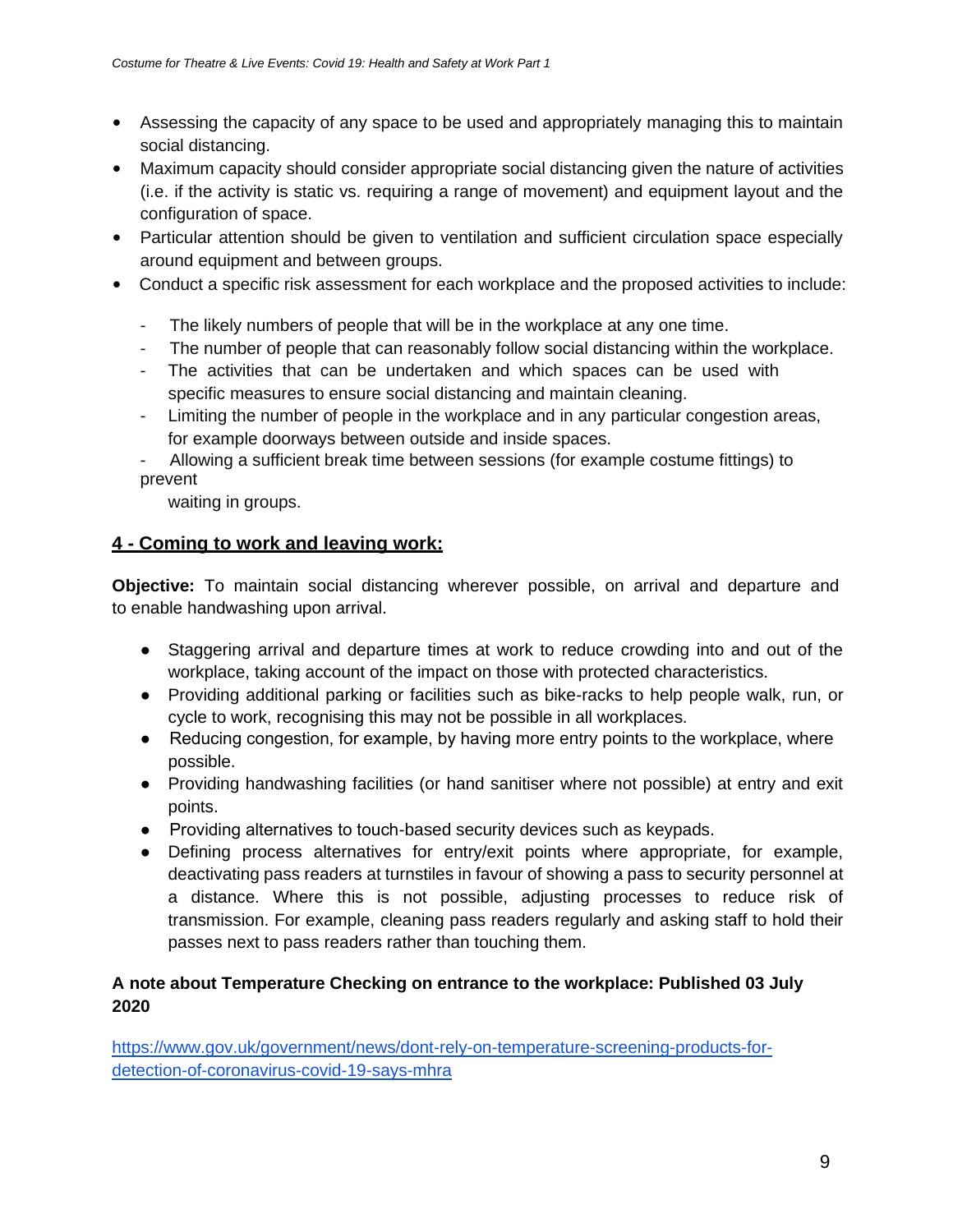### **5 - Moving Around at Work**

**Objective:** To maintain social distancing as far as possible while people travel through the workplace, premises or venues.

- Implementing physical changes like barriers or screens between, behind or in front of workstations
- Providing floor markings and signage to remind staff to maintain social distancing wherever possible
- Introducing one-way flow in high traffic areas where possible
- Reducing movement by discouraging non-essential trips within buildings and sites, for example, restricting access to some areas, encouraging use of radios or telephones, where permitted. These items require cleaning between users if multi-use.
- Reducing maximum occupancy for lifts, providing hand sanitiser for the operation of lifts and encouraging use of stairs wherever possible.
- Making sure that people with disabilities are able to access lifts.
- Regulating use of high traffic areas including corridors, lifts, and walkways to maintain social distancing.

## **Workstations**

- Workstations should be assigned to an individual as much as possible. If they need to be shared, they should be shared by the smallest possible number of people, or those working in a cohort.
- Reviewing layouts and processes to maintain social distancing as appropriate (govt advice on this is changing – always refer to the current guidelines).
- Minimise how frequently equipment is shared between workers, frequently cleaning between use and assigning to an individual where possible.
- Maintaining good ventilation in the work environment, for example keeping windows or doors open.
- Using floor tape or paint to mark areas to help people maintain social distance.
- Using screens to create a physical barrier between people.
- Using a consistent pairing system if people have to work in close proximity. For example, maintenance activities that cannot be redesigned.

### **Meetings**

- Using remote working tools to avoid in person meetings.
- Only absolutely necessary participants should physically attend meetings and should maintain social distancing as appropriate (govt advice on this is changing – always refer to the current guidelines).
- Avoiding transmission during meetings, for example avoiding sharing pens and other objects.
- Providing hand sanitiser in meeting rooms.
- Holding meetings outdoors or in well-ventilated rooms whenever possible.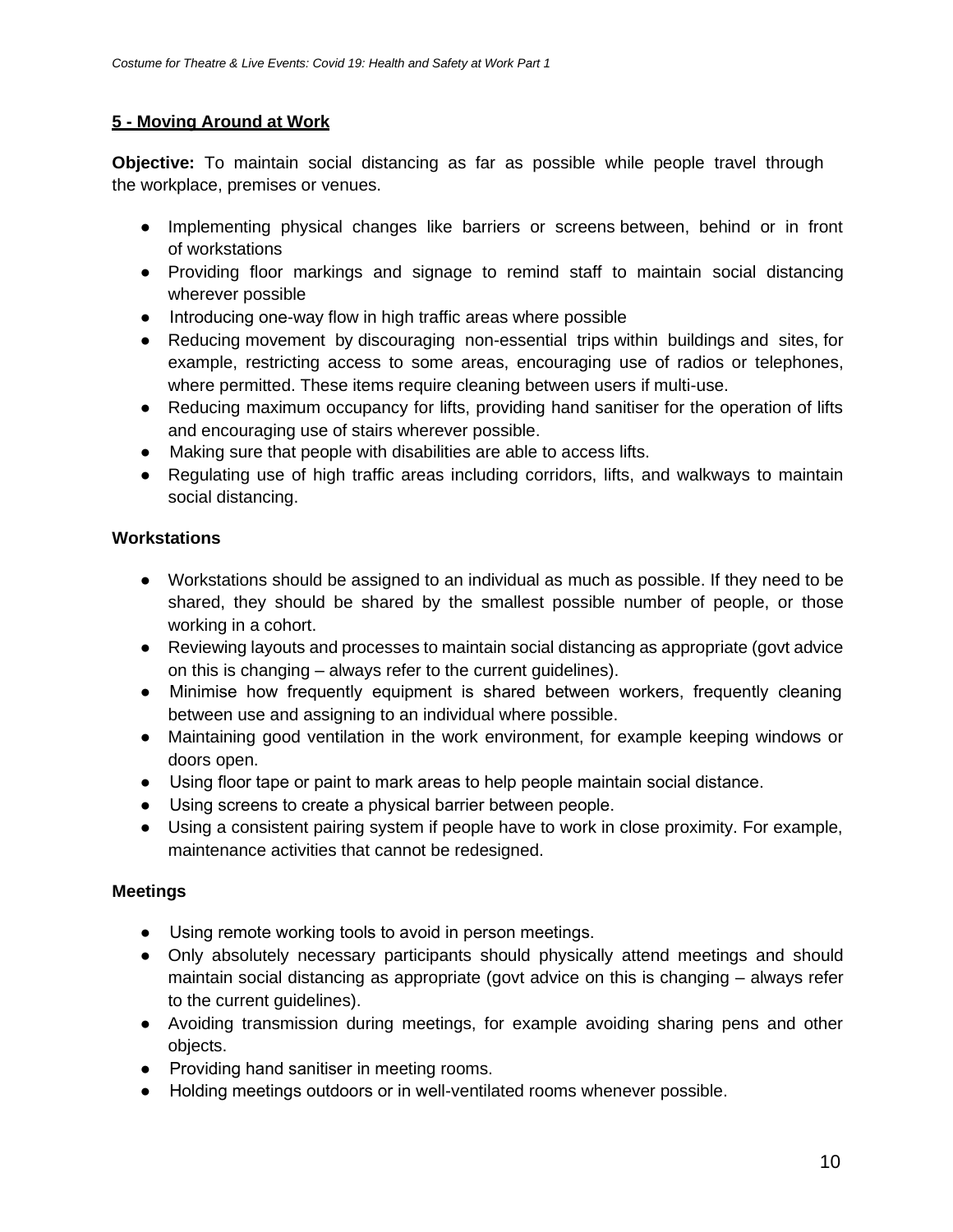### **Common Areas**

#### **Breakrooms**

- Staggering break times to reduce pressure on the staff break rooms or places to eat and ensuring social distancing is maintained in staff break rooms.
- Considering use of social distance marking for other common areas such as toilets, staff rooms, changing rooms and in any other areas where queues typically form
- Using safe outside areas for breaks.
- Creating additional space by using other parts of the premises, venue, workshop or location that have been freed up by remote working.
- Encouraging workers or participants to remain on-site during breaks and, when not possible, maintaining social distancing while off-site.
- Providing packaged meals or similar to avoid fully opening staff canteens.
- Reconfiguring seating and tables to optimise spacing and reduce face-to-face interactions.
- Encouraging workers or participants to bring as few personal items with them as possible.

## **Changing Rooms/Showers**

- Where showers and changing facilities are essential, setting clear use and cleaning guidance for showers, lockers and changing rooms to ensure they are kept clean and clear of personal items and that social distancing can be achieved as much as possible.
- Introducing enhanced cleaning of all facilities regularly during the day and at the end of the day in conjunction with existing venue procedures.
- Where showers are shared, consider cleaning more frequently.
- For additional reassurance, providing cleaning materials and hand sanitiser for use at touch points.

## **6 Restarting Work**

- Make sure that any workplace that has been closed or partially operated is clean
- An assessment of all workplaces, that have been closed, before restarting work. This includes servicing of equipment and ventilation systems.
- Cleaning procedures and hand sanitiser are in place before restarting work.

## **Operational Hygiene & Sanitation**

- Frequent cleaning of objects and surfaces that are touched regularly, including door handles or staff handheld devices, and making sure there are adequate disposal arrangements for cleaning products.
- Clearing workspaces and removing waste and belongings from the work area at the end of a shift
- Sanitising any reusable equipment including furniture at the start and end of each shift
- Encouraging staff not to wear their work clothes at home or to and from the workplace, to change work clothes on a daily basis and to wash immediately after use.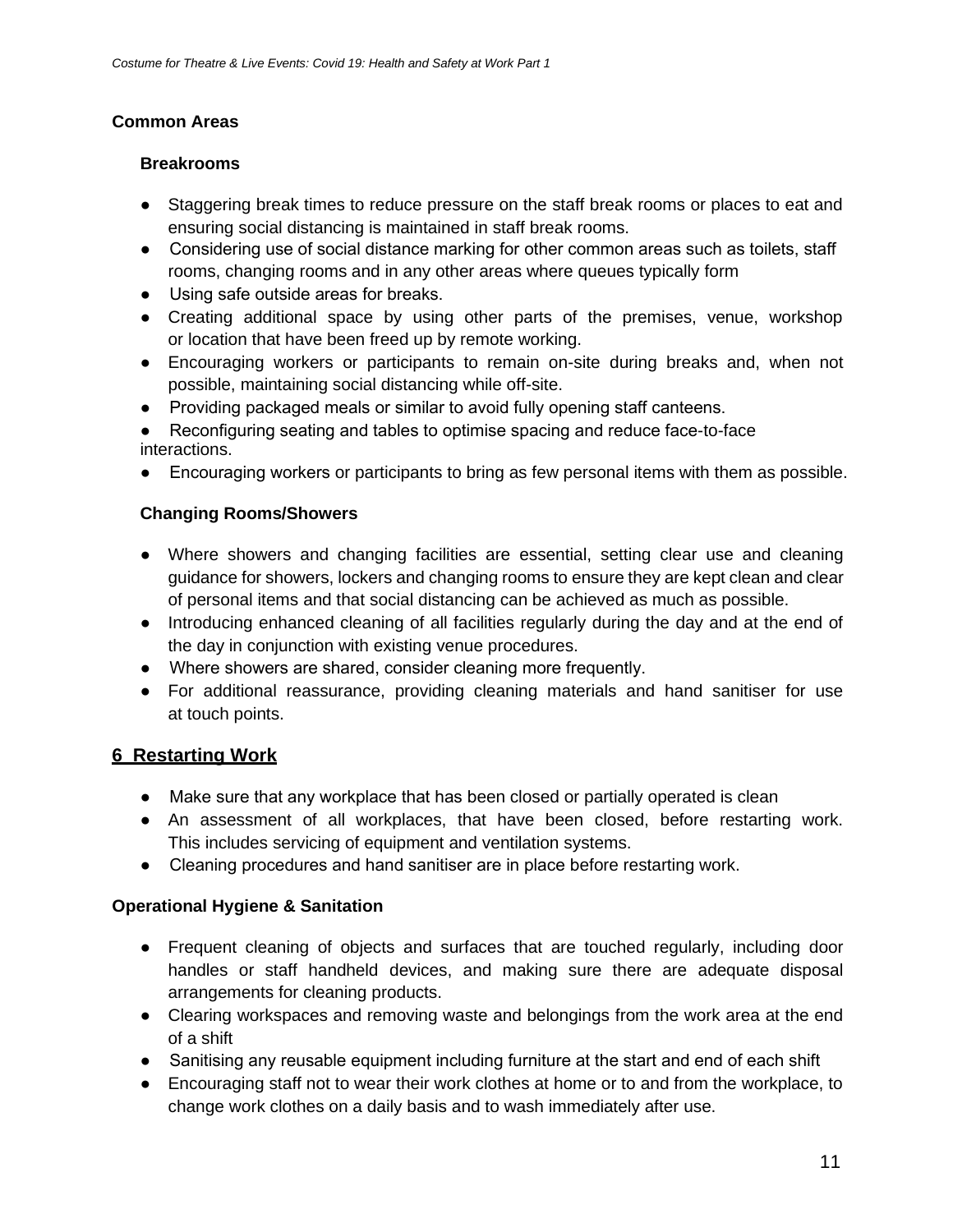- Introducing enhanced cleaning of all facilities regularly during the day and at the end of the day.
- Where fitting rooms are essential, they should be cleaned frequently, typically between each use.
- Where showers and changing facilities are required, setting clear use and cleaning guidance for showers, lockers and changing rooms to ensure they are kept clean and clear of personal items and that social distancing is achieved as much as possible.
- Encouraging increased handwashing and introducing more handwashing facilities for workers and clients or providing hand sanitiser where this is not practical.
- Implementing enhanced handling procedures of laundry to prevent potential contamination of surrounding surfaces, to prevent raising dust or dispersing the virus.
- Putting in place pick-up and drop-off collection points where possible, rather than passing goods hand-to-hand.
- Regularly cleaning equipment that employees may bring from or take home.
- Extra, frequent deep cleaning of shared spaces such as audition spaces, rehearsal and backstage areas.
- Staff keep their personal kits clean, and do not share these items with others.
- If you are cleaning after a known or suspected case of COVID-19 then you should refer to the specific guidance.

### **Personal Protective Equipment (PPE)**

PPE protects the user against health or safety risks at work. It can include items such as safety helmets, gloves, eye protection, high-visibility clothing, safety footwear and safety harnesses. It also includes respiratory protective equipment, such as face masks.

Where you are already using PPE in your work activity to protect against non-COVID-19 risks, you should continue to do so.

In workplaces such as costume studios, theatres and event spaces it is likely to be difficult to maintain social distancing, as employees need to work in close proximity to their team and performers, usually for an extended period of time (longer than 15 minutes). Staff should therefore wear further protection in addition to any that they might usually wear. This should take the form of a clear visor that covers the face and provides a barrier between the wearer and the client from respiratory droplets caused by sneezing, coughing or speaking. Visors must fit the user and be worn properly. It should cover the forehead, extend below the chin, and wrap around the side of the face.

A re-usable visor must be cleaned and sanitised regularly using normal cleaning products.

### Face **coverings are not an alternative to wearing a visor in close contact services.**

Employers should support their workers in using face coverings safely if they choose to wear one. This means telling workers: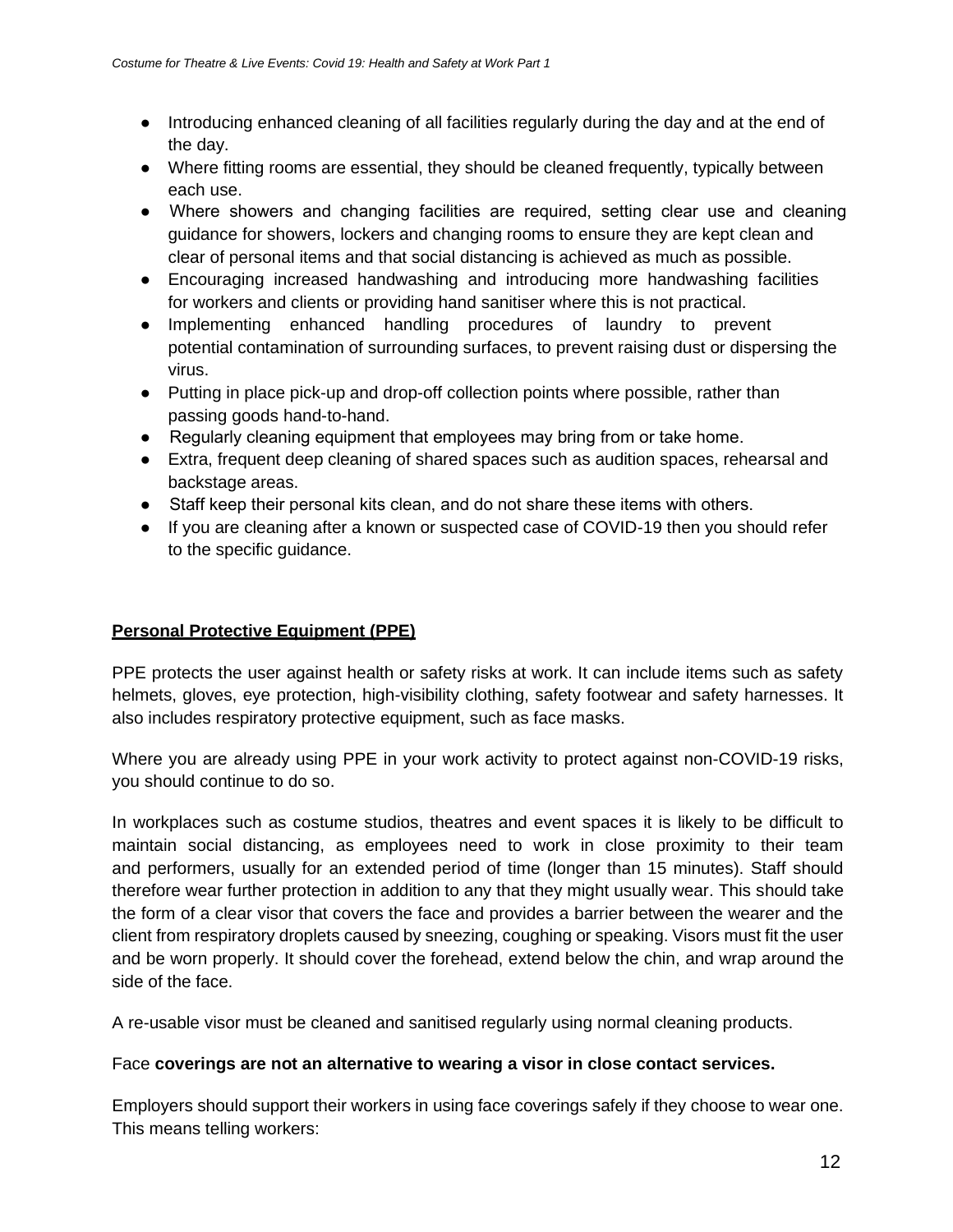- Wash your hands thoroughly with soap and water for 20 seconds or use hand sanitiser before putting a face covering on, and after removing it.
- When wearing a face covering, avoid touching your face or face covering, as you could contaminate them with germs from your hands.
- Change your face covering if it becomes damp or if you've touched it.
- Continue to wash your hands regularly.
- Change and wash your face covering daily.
- If the material is washable, wash in line with manufacturer's instructions. If it's not washable, dispose of it carefully in your usual waste.
- Practice social distancing wherever possible.

# **7 - Managing Workforce:**

**Objective:** To change the way work is organised to create distinct groups and reduce the number of contacts each worker has.

- As far as possible, where workers are split into teams or shift groups, or assigned specific tasks, fixing these teams or shift groups so that where contact is unavoidable, this happens between the same people.
- Limiting role/task rotation including remaining at a consistent workstation where possible
- Staggering shift start times, minimising worker congregation such as entrances and exits
- Identifying areas where people have to directly pass things to each other and finding ways to remove direct contact such as by using drop off points or transfer zones.
- You should assist the Test and Trace service by keeping a temporary record of your staff shift patterns for 21 days and assist NHS Test and Trace with requests for that data if needed. This could help contain clusters or outbreaks.

### **Notes for Freelancers: for example Designers, Supervisors, Costumiers**

Where an individual is not based in one building but rather visits multiple buildings and is operating across multiple groups or individuals:

- Maintaining distancing requirement with each group
- Avoiding situations where distancing requirement is broken, for example demonstrating partnering work in dancing
- Making efforts to reduce the number of groups interacted with and locations worked in, to reduce the number of contacts made
- Considering a regular private testing programme with an accredited provider, noting that this will not allow any relaxation of other control measures.

### **Travel to and from work and work-related travel**

- Avoiding using public transport, and aiming to walk, cycle, or drive instead. If using public transport is necessary, wearing a face covering is mandatory.
- Cleaning shared vehicles between shifts or on handover.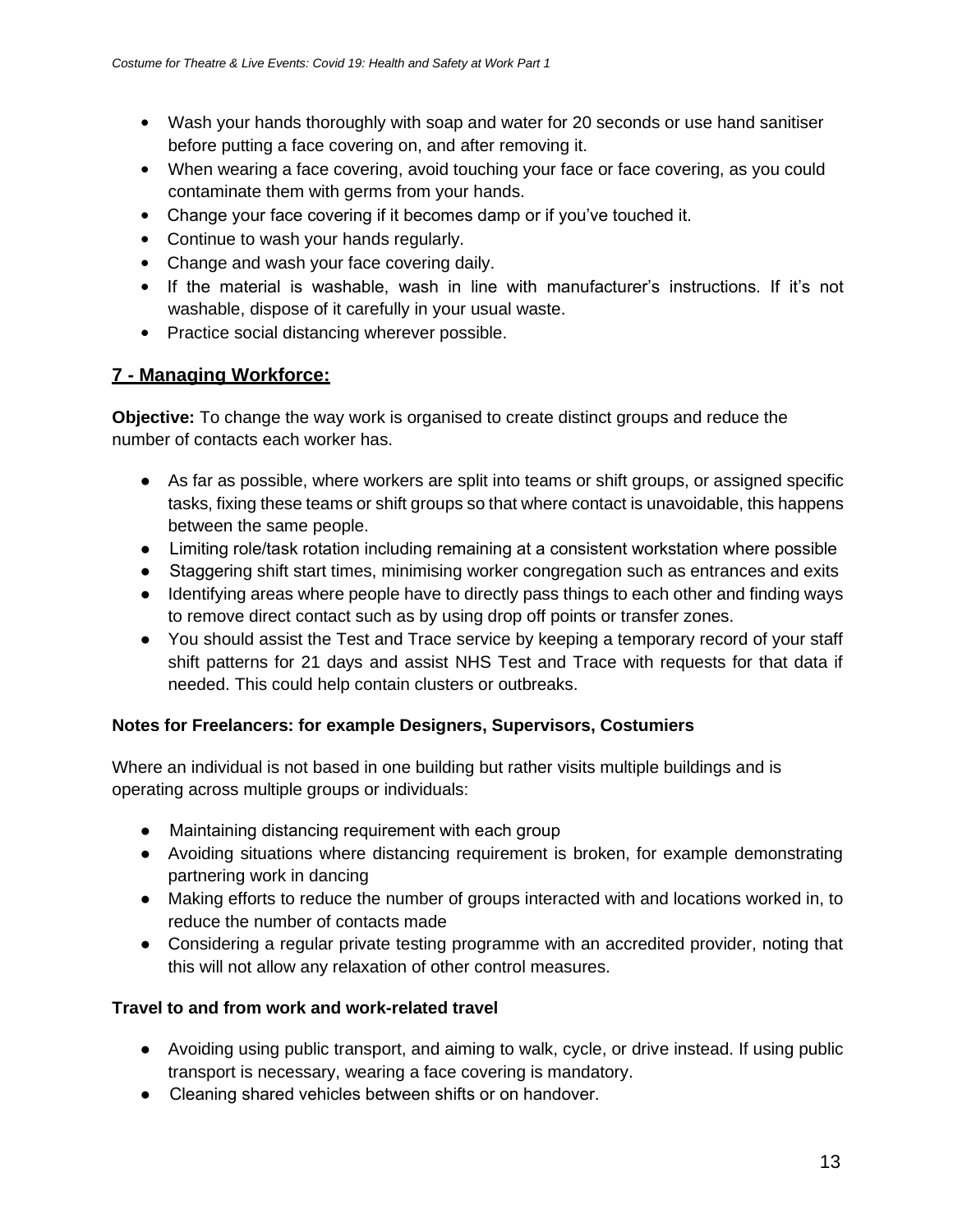- Minimising the number of people outside of your household or support bubble travelling together in any one vehicle, using fixed travel partners, increasing ventilation when possible and avoiding sitting face-to-face.
- Where workers are required to stay away from their home, centrally logging the stay and making sure any overnight accommodation meets social distancing guidelines.

## **8 - Backstage Operations**

**Objective:** To reduce transmission and maintain social distancing where possible whilst managing the stage and back-stage**.**

- Restricting workers allowed back-stage and on-stage to those who are essential.
- Not permitting visitors back-stage or at the stage door.
- Considering how wings can be used to allow for the minimum possible interaction between people, for example one-way systems, dedicated wings for stage managers and dressers.
- Reconfiguring back-stage to introduce one-way systems and use of green rooms and crew rooms by fixed teams.
- Limiting handling of key costumes to a dedicated crew member and relevant cast.
- Considering cover responsibilities, such as dressing and laundry, maintaining where possible a separation between those operating front of house and back of house.
- Making available extra radios and headsets or earpieces, dedicating a member of each team to be responsible for them for the duration of the production, and making sure these are appropriately cleaned if not single use.
- Taking precautions when handling heavy equipment, including:

– Re-evaluating spaces to avoid people working in close proximity (e.g. using more trucks for transport of goods)

– Increasing the use of mechanical handling equipment (such as forklifts) to reduce large numbers of workers working in close proximity (e.g. lifting heavy cases and scenery)

– Using a consistent pairing system if people have to work in close proximity, for example, during two-person working, lifting or maintenance activities that cannot be redesigned

– Reducing job and equipment rotation

– Cleaning procedures for the parts of shared equipment you touch after each use, thinking about equipment, tools and costumes.

## **9 - Wardrobe & Costume including Costume Fittings**

**Objective:** To reduce transmission and maintain social distancing where possible whilst carrying out work tasks.

● Where the social distancing guidelines cannot be followed in full in relation to a particular activity, organisations should consider whether that activity needs to continue, and, if so,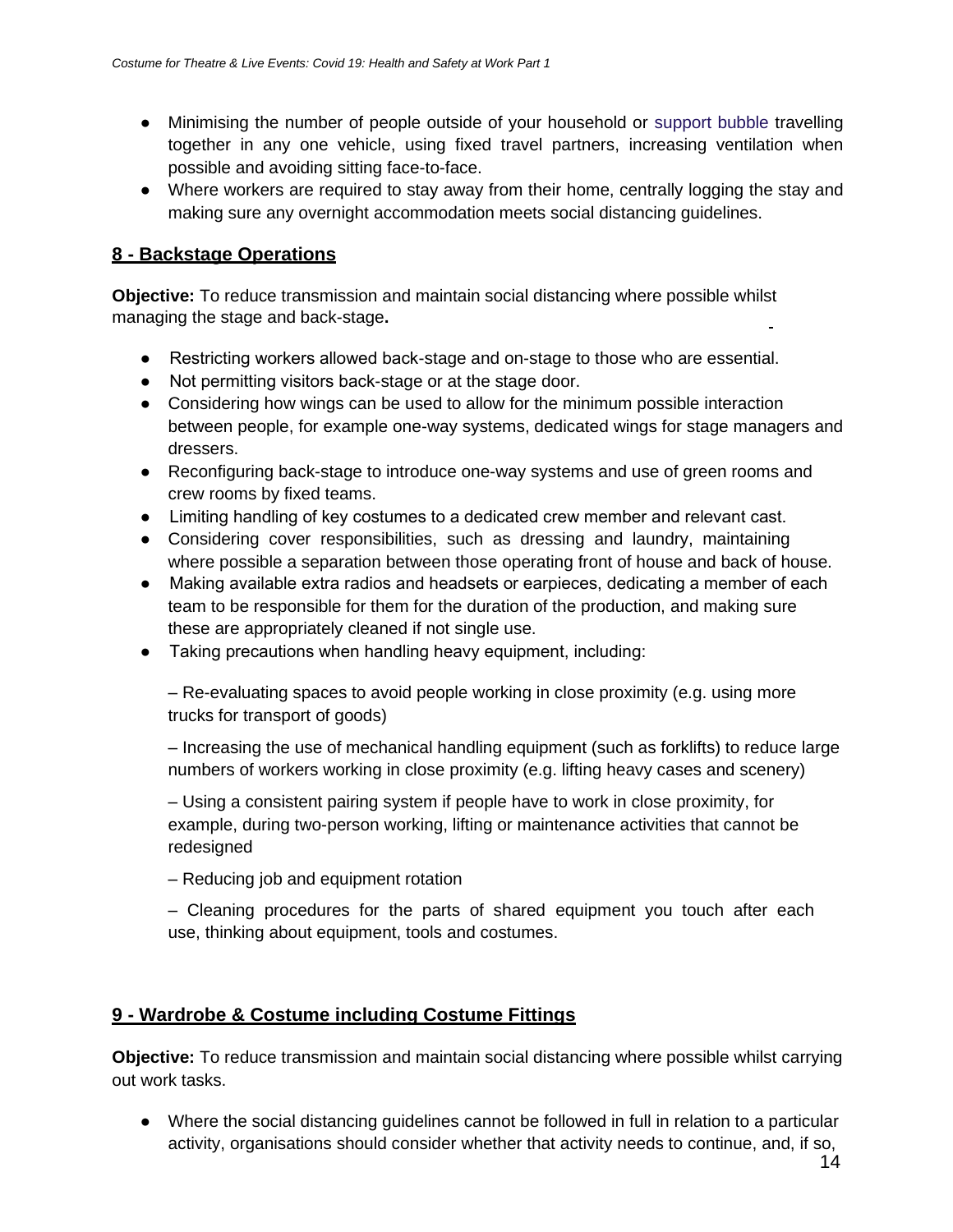take all the mitigating actions possible to reduce the risk of transmission between staff, workers and participants.

• Some productions may require costume fitting where social distancing and avoidance of intimate face-to-face contact is impractical. In these instances, consider:

– Using screened-off cubicles for cast to receive their costume and dress without assistance where possible. Where assistance is unavoidable (for example for quick changes in the wings), where possible avoid face-to-face positioning during fittings.

– Where face-to-face positioning during fittings is unavoidable, following the government guidance on working in close contact settings where relevant.

– Using fixed teams and only where essential and unavoidable. It is unlikely that this fixed team approach will be possible where professional freelancers work with more than one group or organisation simultaneously.

- Reducing cross-contamination risk by where possible:
	- Sanitising and ventilating changing cubicles between use;
	- Separating individual cast members' costumes in plastic bag;
	- Hanging cast members' own clothes inside a clean plastic cover;

– Laundering costumes between each use and covering individually in plastic covers after cleaning.

- Avoiding sharing equipment, for example maintaining a dedicated sewing machine for one user.
- Completing costume fittings as far as possible during prep or off-site to avoid people congregating back-stage.
- Reducing the number of quick changes or increasing time between changes.
- Musicians arriving at a performance venue or premises in the clothes they will wear for the performance.
- Cleaning hire costumes, tools or other equipment on arrival and before first use. If receiving deliveries in advance of when required, store in a clean location and clean before first use.
- Creating pick-up and drop-off collection points where possible, rather than passing equipment such as laundry and costumes hand-to-hand.

### **10 - Training & Communication:**

**Objective:** To make sure all workers understand COVID-19 related safety procedures**, and** are kept up to date with how safety measures are being implemented or updated.

• Providing clear, consistent and regular communication to improve understanding and consistency of ways of working.